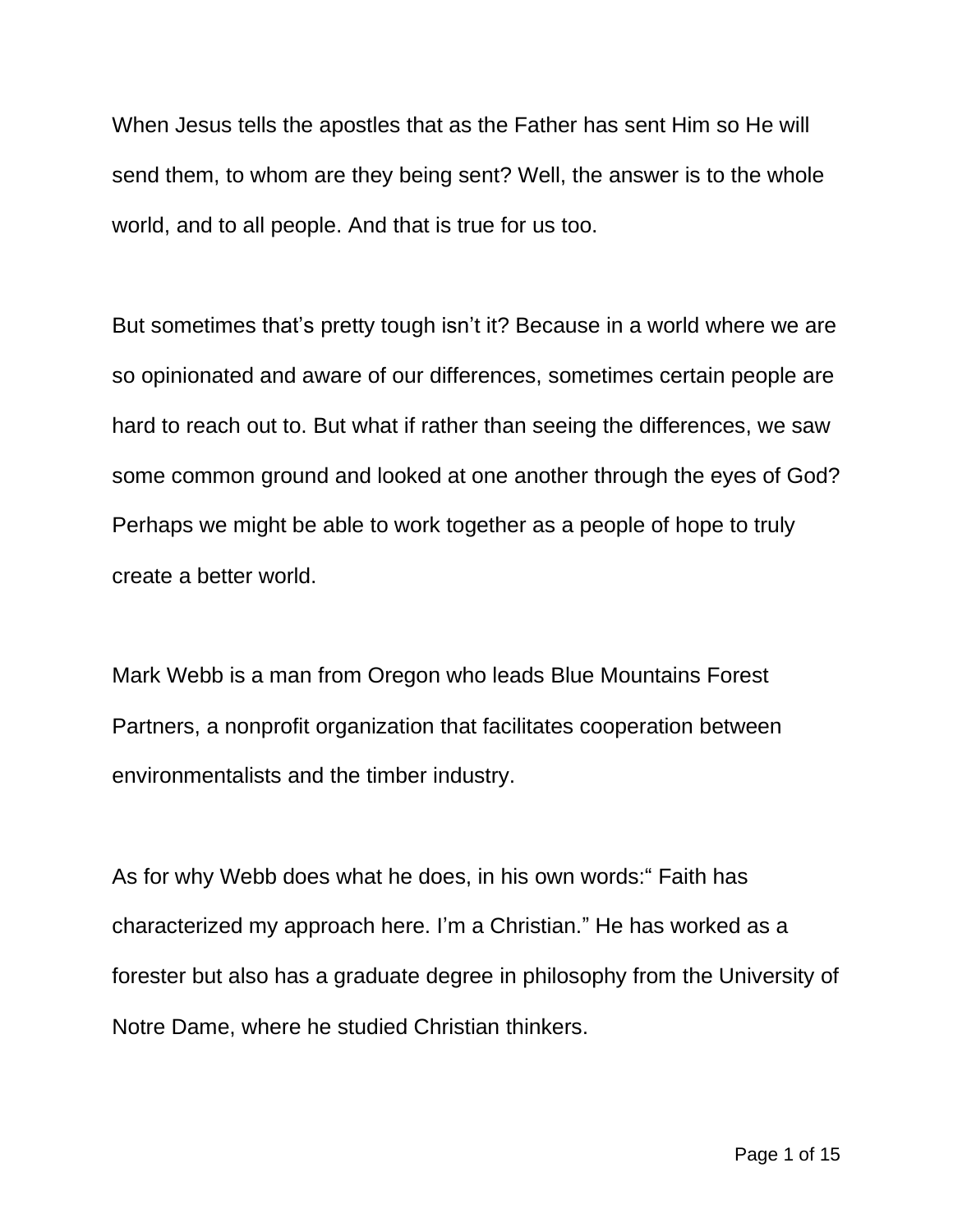Blue Mountains Forest Partners is in Grant County, Oregon, a 4,529 square-mile expanse of forested mountains, farms, cattle ranches and high desert. There are 7,199 people and exactly one stoplight in the entire county.

Grant County was once a timber-harvesting powerhouse. Then recessions in the 1980s and 1990s lowered the demand for wood. Foreign competition muscled out American loggers. Mechanization wiped out mill jobs.

In 1994, federal lawmakers adopted the Northwest Forest Plan, which cut back on logging in the Pacific Northwest to protect endangered species. Fire suppression and clear-cutting in old-growth forests had decimated animal habitat and led to dense, blaze-prone regrowth.

Battered logging companies consolidated, laid off employees and went out of business. Once-thriving communities lost their livelihoods. Parents worried about putting food on the table, let alone affording college for their kids. Families suffered.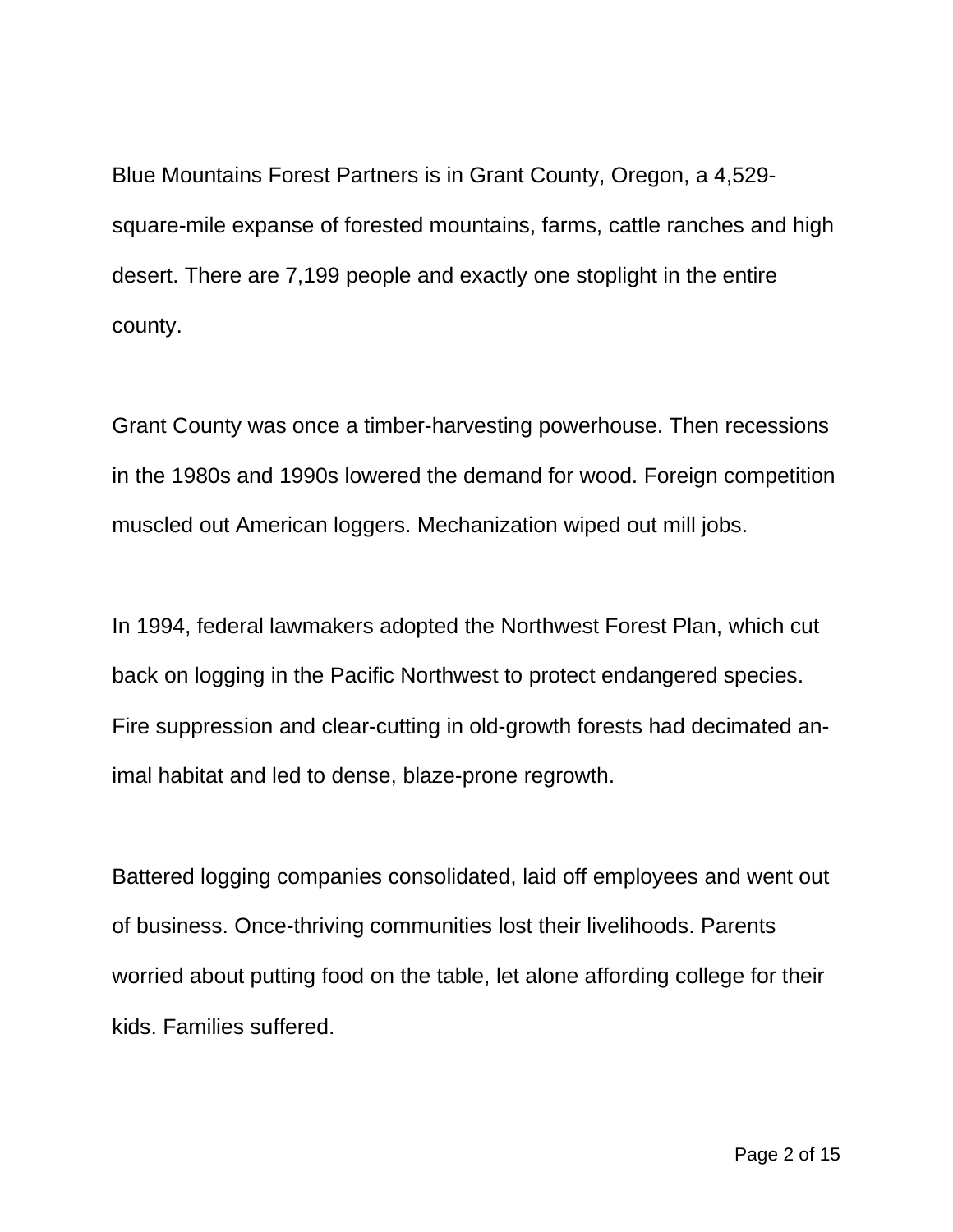The causes of the timber industry decline in America are complex and longstanding. Many people in Grant County seethed, blaming the environmentalists whose regulations and lawsuits shut down logging projects.

A few people, including Mark Webb, decided that anger wasn't going to solve any problems. A new approach would be required.

In 2003, then county commissioner Boyd Britton traveled to Portland with a small delegation to speak with one of the environmental lawyers who kept winning in court: Susan Jane Brown, a respected Oregon litigator. Brown had stopped numerous Grant County logging projects that did not comply with regulations.

Britton went into a courtroom where Brown was arguing a case. During a break, he walked up to her. "I hear you're the one who's kicking our butt in court," he said. "Is there another way to go about doing this?"

A different environmental lawyer might have ignored Britton's plea. Brown told an interviewer who learned about the story that she'd grown up in a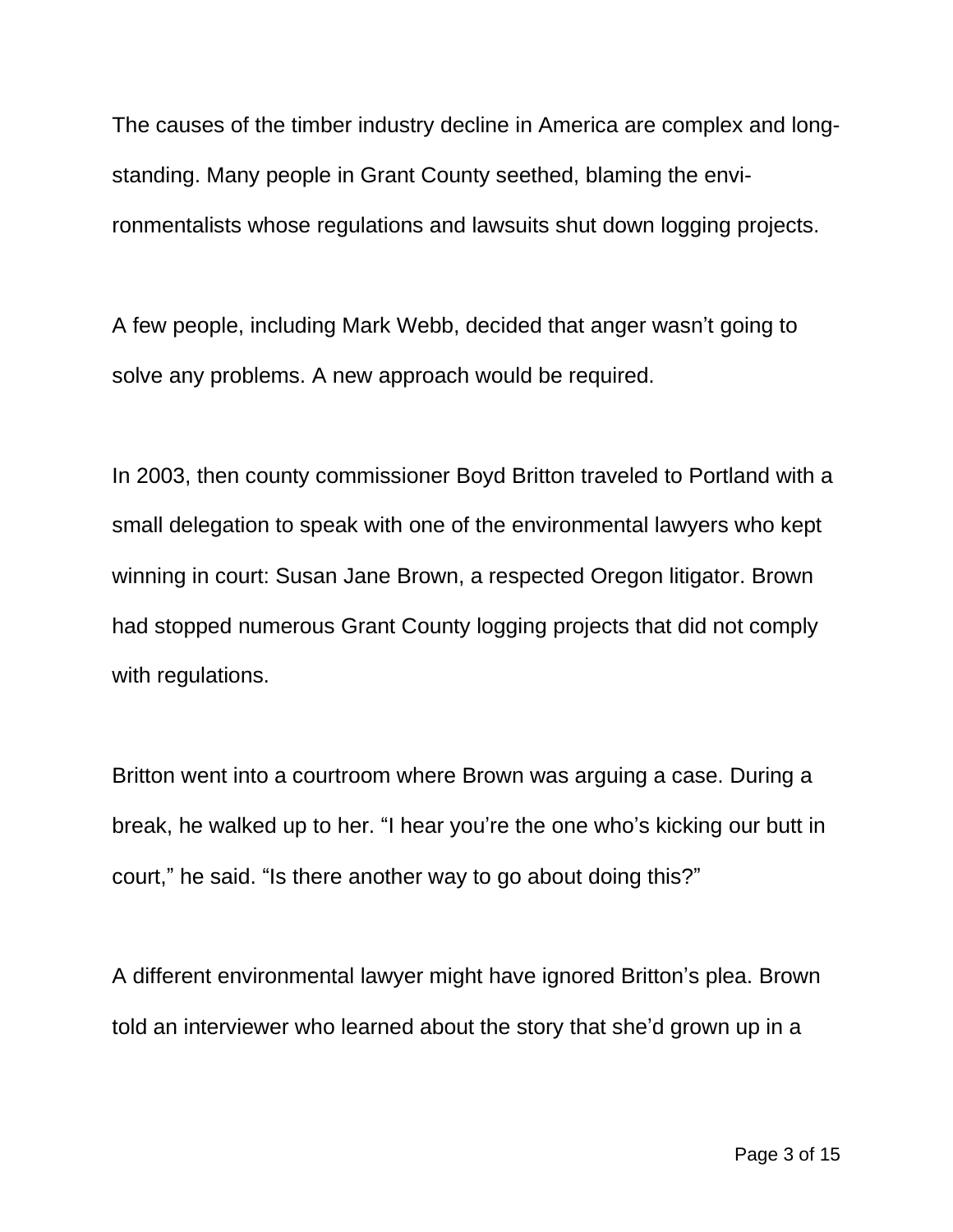hunting and churchgoing family. She understood it wasn't just environmentalists who cared about the land.

And so Britton invited her to come to Grant County to see the impact of her lawsuits. Brown agreed—though she brought along a friend for protection.

Britton introduced Brown to a local logger who practiced sustainable timber harvesting on his property and used the modest profits to pay for his kids ' college education. Shutting down logging would affect those kids, Brown realized. People were part of the environment.

"I can win a lawsuit, and that's great, and on the ground maybe that timber doesn't get logged," she says. "But the fallout from that has repercussions. What happens to the workers or the mill?" She agreed to meet with local leaders to figure out a different way forward.

Here's where faith comes in. In 2006, Mark Webb was elected to an administrative position overseeing county government. He is not your typical tree cutter. He fell in love with the mountains after coming to Oregon to compete in motocross, and after studying philosophy became a professor, because he felt there needs to be a Christian voice in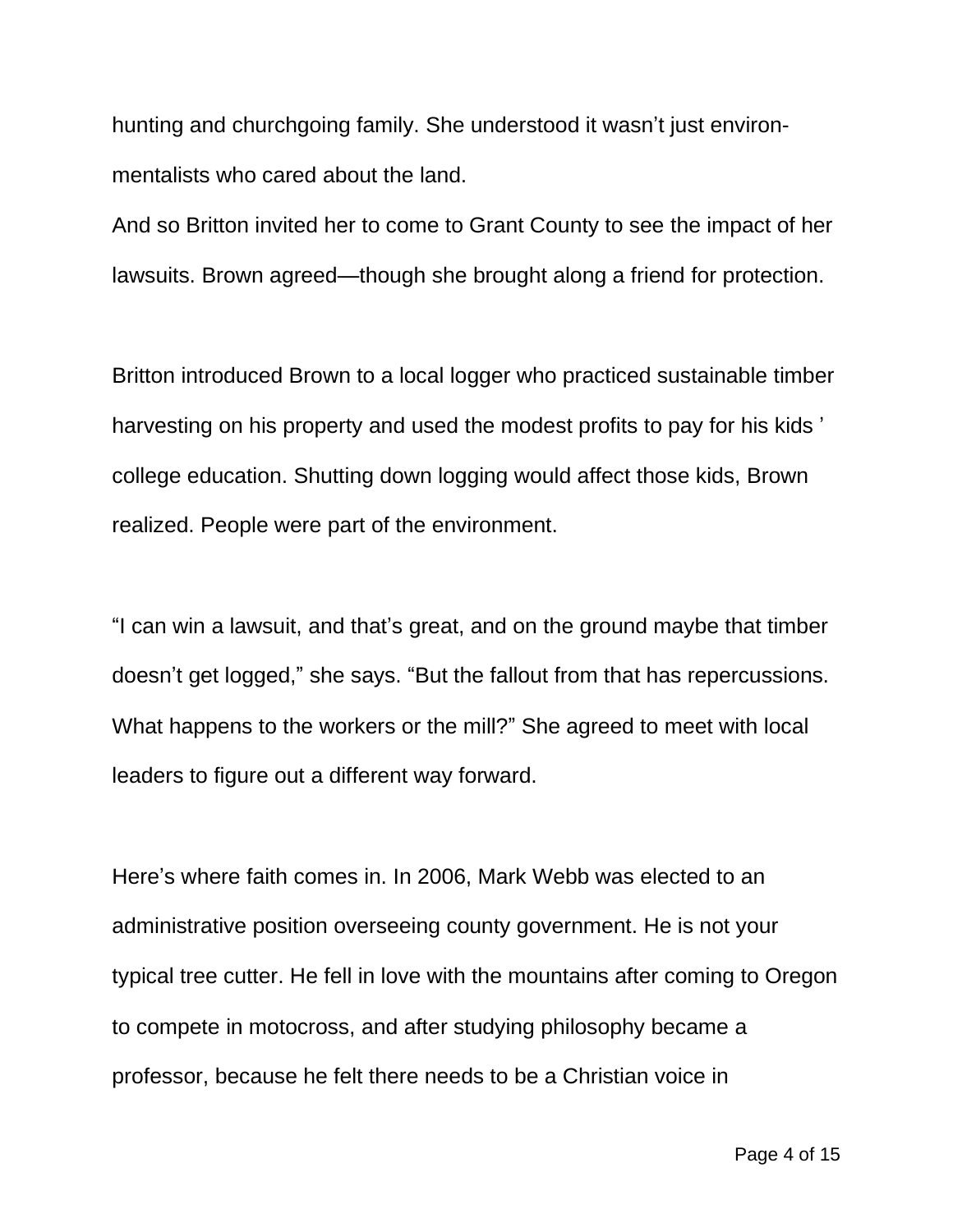philosophy." He became a college philosophy professor but couldn't set aside his love of the land. He taught part-time and made sure he spent a good part of each year outside, cutting trees or repairing fences.

He considers myself a conservative and religious hillbilly in terms of the work he likes to do, and believes part of our calling is not just doctrinal purity but also to make the world a better place…. We could be wrong, and we need to consider doing things differently sometimes." (Hence the power of the Holy Spirit).

Webb brought that faith-based humility to his negotiations with environmentalists.

The two sides gathered for a series of meetings at a restaurant in John Day, Grant County's largest city. Loggers and local leaders, including Webb, were in one room. Environmentalists were in another.

"There was a lot of distrust and animosity at first. A mediator was brought in because neither side would talk face-to-face.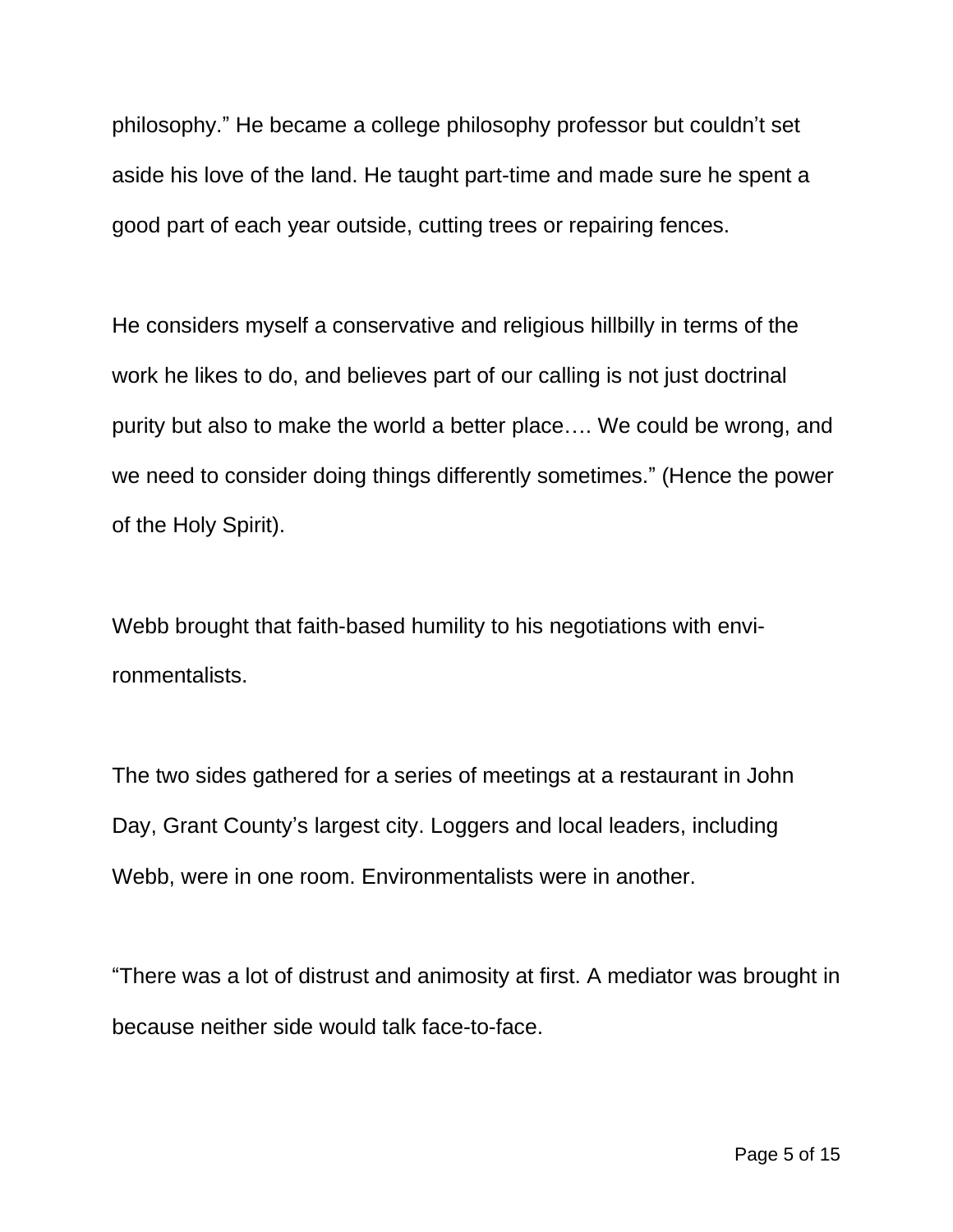Eventually, everyone had to eat, and they mingled at the restaurant bar. Webb and Britton ended up at a table with several environmentalists. They got to talking.

They had kids in soccer or liked to elk-hunt, and Webb was a soccer coach and liked to elk-hunt too. That humanized things. You started to see them as people with different beliefs rather than someone who is out to get you.

The two sides agreed to invite independent scientists to study how logging affects local forests. The results surprised everyone.

The forests, scientists said, were unhealthy—and both loggers and environmentalists had played a part in that. Decades of clear-cutting and wildfire suppression in pursuit of timber profits had filled the forest with small, dense, fire-prone trees. At the same time, environmental restrictions prevented loggers from thinning out the choked woods. Native species, which depend on more open woodland, were suffering.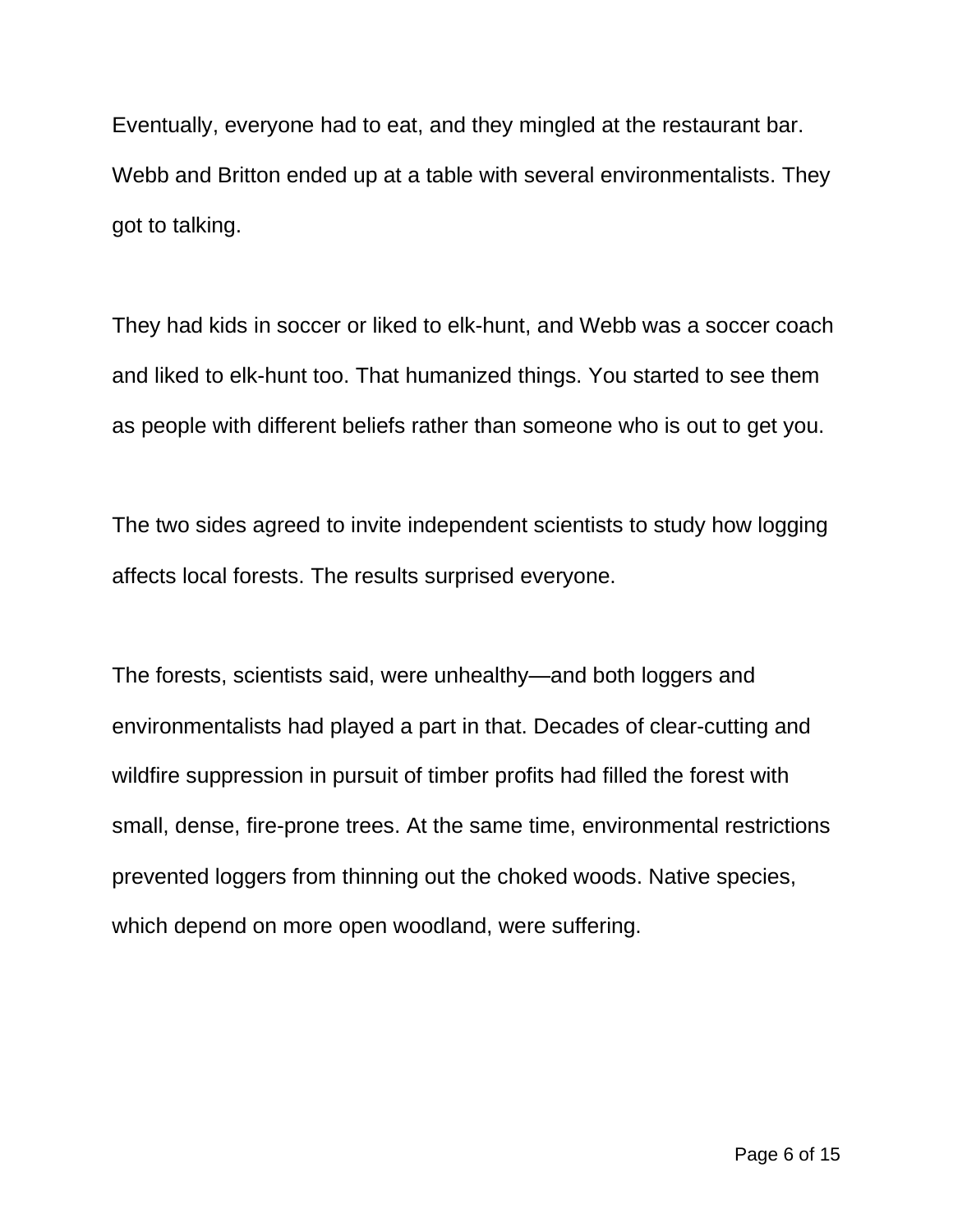The divide wasn't between cutting trees and saving the forest. It was between the right way and the wrong way to fix generations of forest mismanagement and neglect.

Through many rounds of negotiation, Webb and other local leaders worked out a plan with the environmentalists. Loggers would thin out smaller trees and clear undergrowth, reducing the fire risk and helping bigger, older trees survive.

The remaining problem: So many lumber mills had shut down that there was no place to send the logged wood. Grant County's last functioning was on the verge of closing. Without a mill, the plan would fail.

Everyone scrambled. Brown and other environmentalists lobbied state politicians to fast-track their proposal so the mill could process and sell the wood. Both sides worked together. Nine years later, Malheur Lumber employs 90 workers and processes 25 million board feet of public forestland timber annually. Loggers have thinned out hundreds of thousands of acres in surrounding national forests, restoring the woods to a more natural balance. Blue Mountains Forest Partners is working to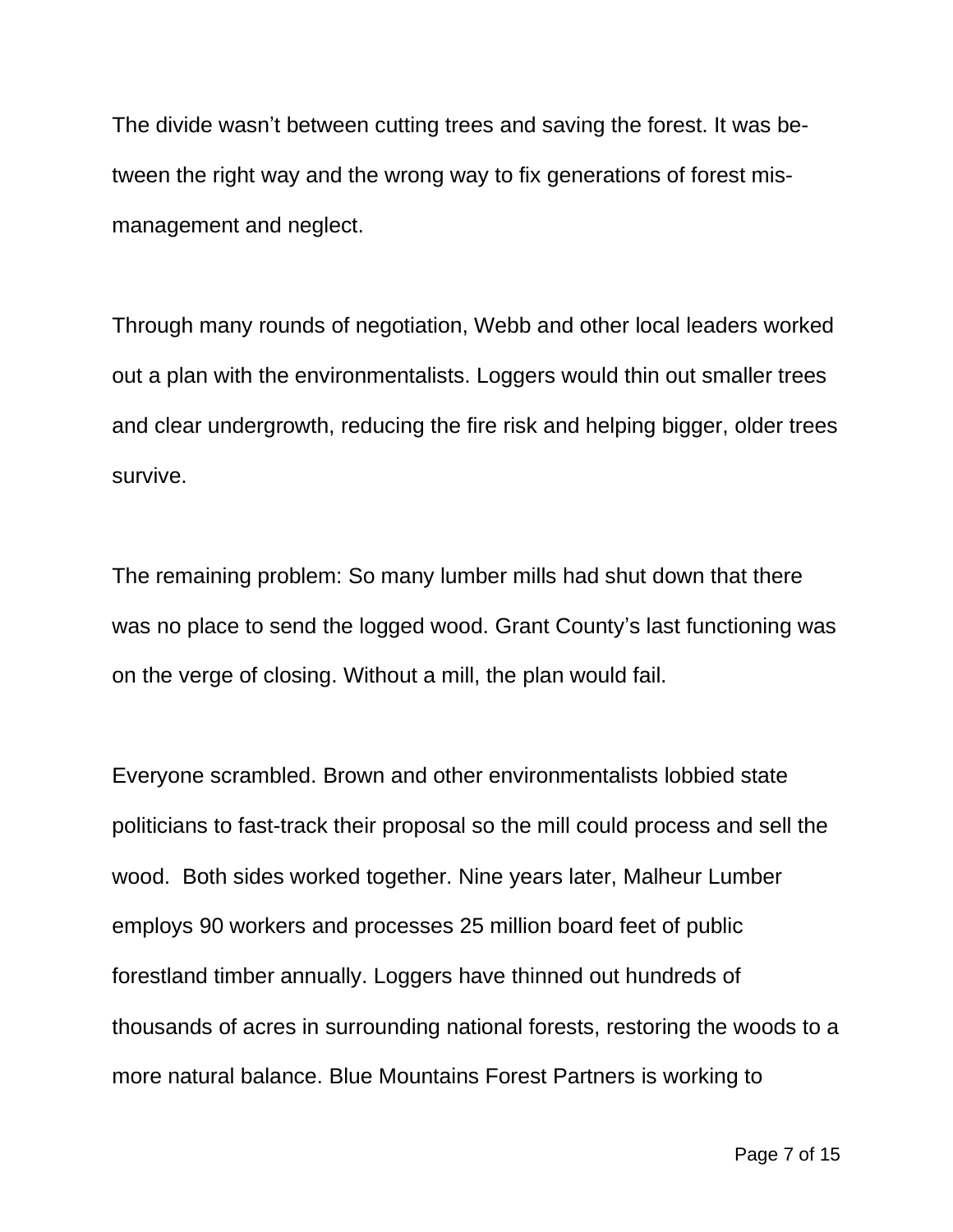increase the use of controlled burning—an ancient Native American forest management method—to reduce the risk of catastrophic wildfire.

The spirit of collaboration appears to be spreading. In John Day, leaders are coming together to guide the municipality toward a more economically diverse and sustainable future.

The city is replacing its outdated wastewater treatment plant with a state-ofthe-art facility that will recycle up to 80 million gallons of water per year. The water will be used at the lumber mill and in high-tech greenhouses that are slated to grow produce for both local consumption and export. Lumber mill by-products will eventually fuel a biomass generator that supplies electricity to John Day residents.

The goal is to make the city America's first self-sustaining community.

Wrote the interviewer Jim Hinch in the story that ran last November, "the saga of Grant County has taught me that hope lies in our willingness to reach out to others in humility and good faith to find shared solutions to the many conflicts that divide us. I will marvel at the majestic peaks and hardy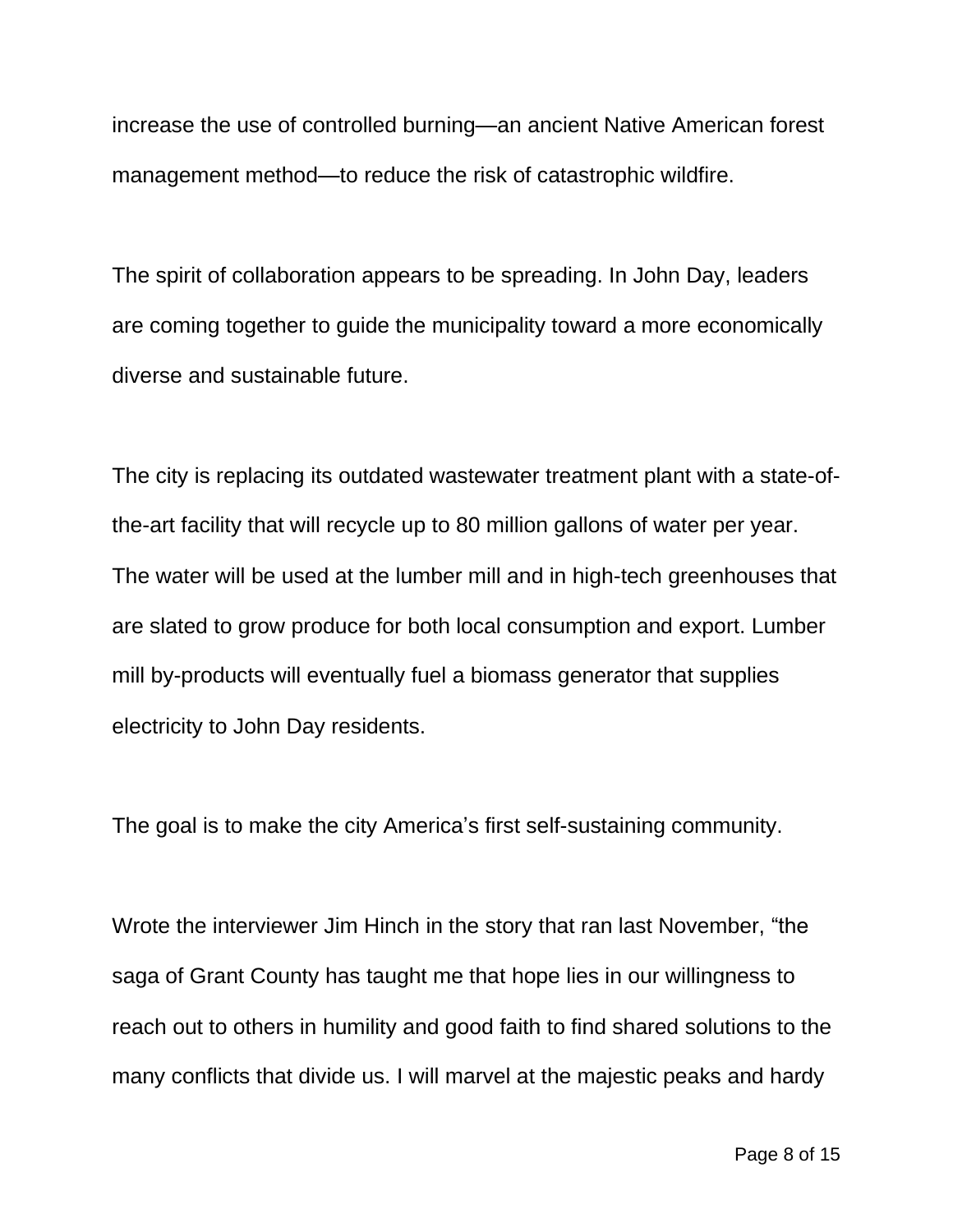trees of the Sierra Nevada with the renewed belief that if God provided for nature to be a way to commune with him, then he will help us preserve it for ourselves and for our children."

He's right, because through sin, division enters the picture; the unhealthy division that prevents us from seeing our common cause, or how we are all sons and daughters of God. And what the Holy Spirit helps us to do is to see things correctly without going to the extremes.

As I said, there's the extreme of the common cause or one or groupthink; think of the old photos of Nazis all saluting Hitler. It certainly wasn't unique to Nazism though; we've seen unhealthy groupthink in messages saying you have to do it this way and only this way on all kinds of levels, from government, to some circles dealing with the approach to the pandemic, to neighborhoods and schools saying this is how it's done and theres no other way. It can lead us to see those who disagree as completely different and people to tune out. And then there is the danger in the other extreme of relativism of one viewpoint being the same as any other. Certainly fine if you are talking about how to make a steak or a flavor of ice cream. But not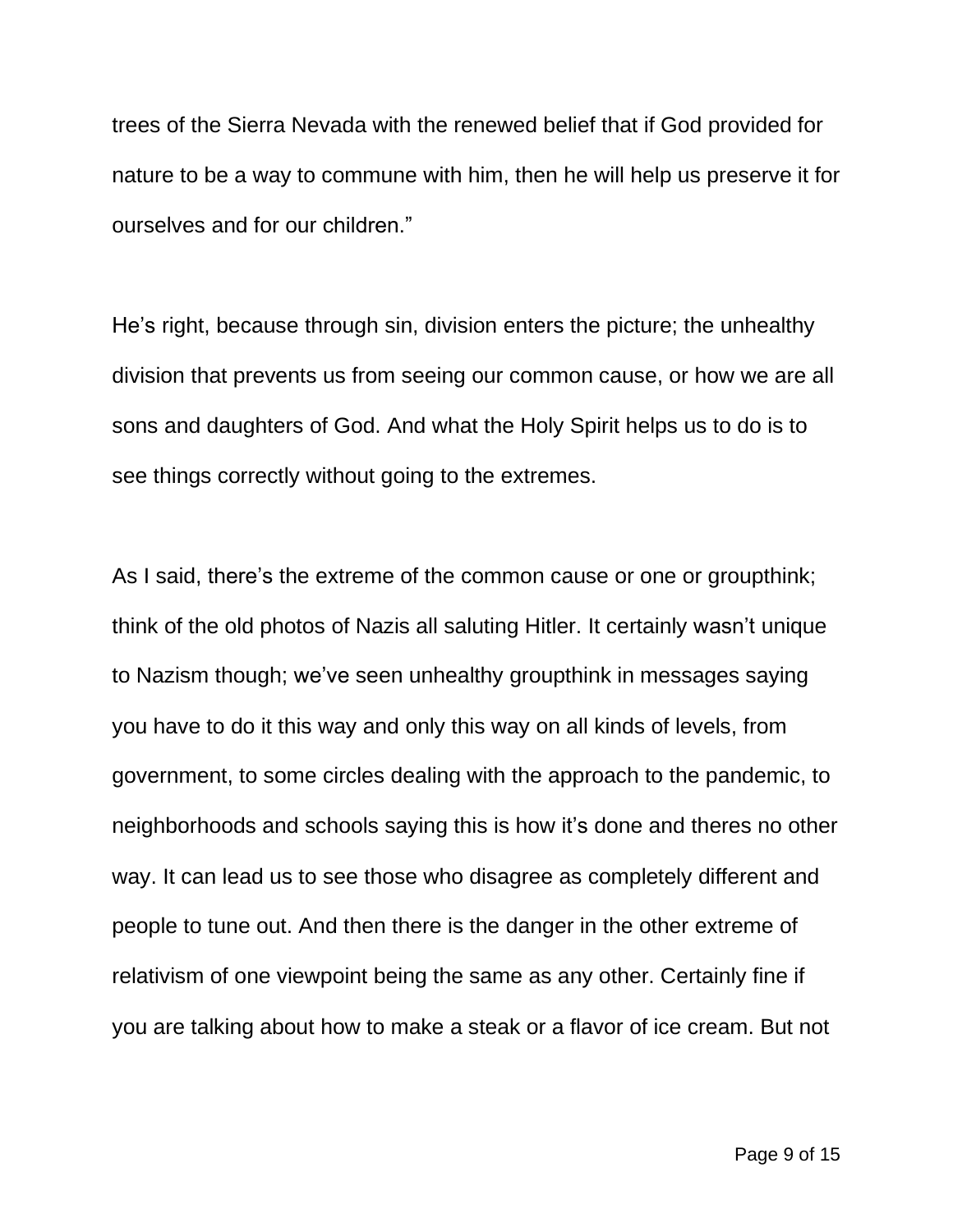when we're talking about moral truths. And this extreme can keep us in the locked room if you will, afraid to engage with others lest we "offend" them.

We however have a job to do. And that is to make this world a better place through our words and actions, working together and with one another and helping one another, not perpetually living in an echo chamber. And the Holy Spirit helps us have that balance between unity and diversity, to make what happened in Grant County, Oregon a way of life. How do we do that?

It starts with embracing the fruits of the Spirit. As a refresher, these are:

**Love** which means love for both God and neighbor. A selfless love like that of Christ; **Joy** which is an interior contentment that comes from being close to God and in right relationship with others. Joy also comes with speaking and upholding the truth, honesty and integrity in relationships, enduring hardships and decent conduct; **Peace,** the harmony that occurs when justice prevails. It happens when resources are shared equitably, power is used for service, interdependence is fostered, information is shared openly and honestly, the dignity of each person is respected, legitimate differences are tolerated, the disadvantaged receive help, hurts are forgiven and the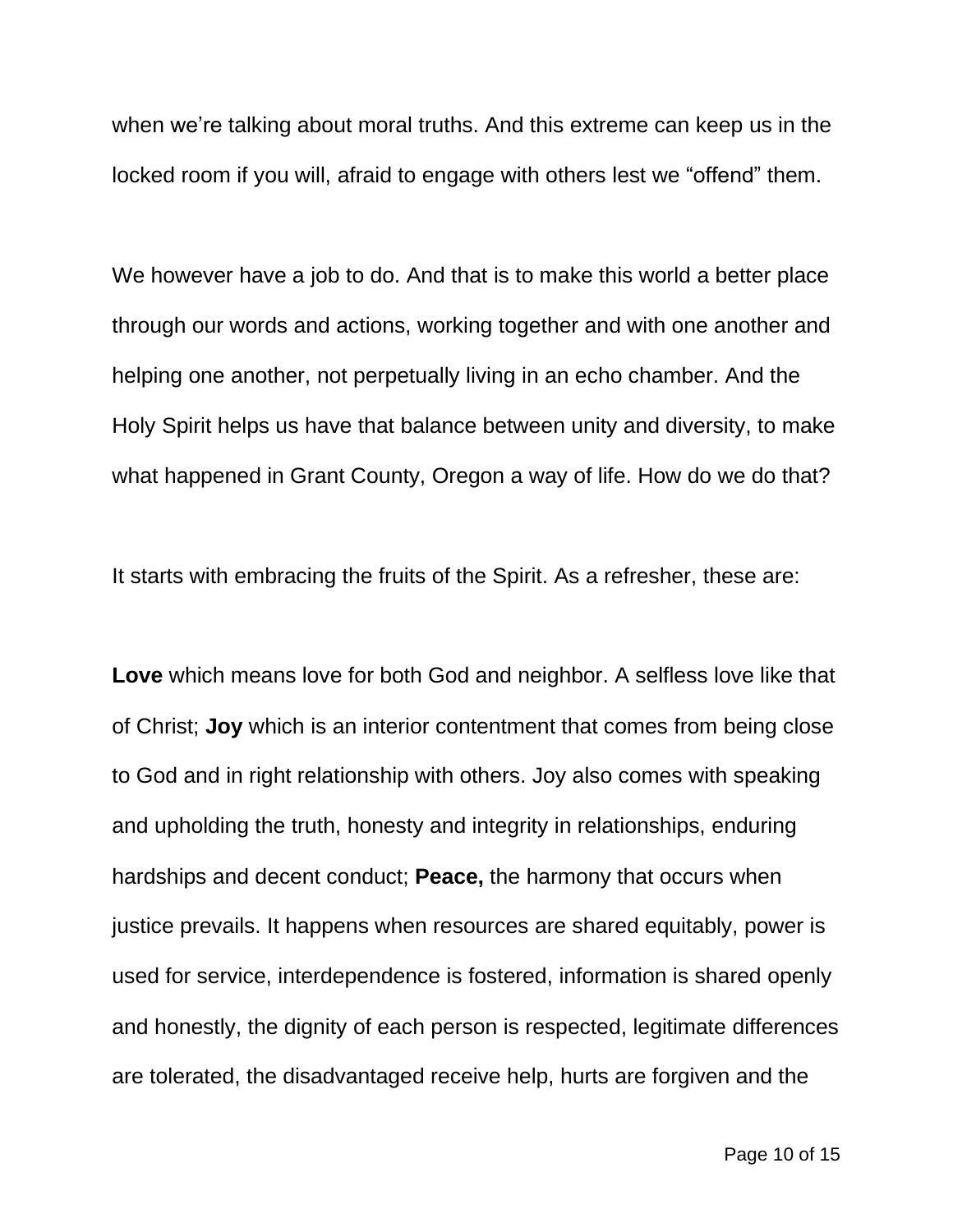common good is upheld; **Patience** which is the virtue of suffering interruption or delay with composure and without complaint; to suffer annoyance, insult or mistreatment with self-restraint, refusing to be provoked; and to suffer burdens and difficult tasks with resolve and determination. It is also the willingness to slow down for another's benefit, to set aside one's personal plans and concerns, to go at another's pace, and to take whatever time is necessary to address their need; **Kindness** which is a warm and friendly disposition toward another. Not fake upper Midwest kindness that we can fall into, but authentic. A kind person is polite and well mannered, respectful and considerate, pleasant and agreeable, cheerful and upbeat, caring and helpful, positive and complimentary.

**Generosity** which a big-heartedness grounded in an abundance mentality. It is unselfish and expresses itself in sharing. It is extended to family and friends, strangers, and particularly those in need, and is offered not only as money, food and clothing, but also as time shared and assistance provided.

**Faithfulness** is demonstrated by loyalty to friends, duties performed, promises kept, commitments fulfilled, contracts completed, vows observed and being true to one's word. **Gentleness** is sensitivity for another person. It is concerned with another's welfare, safety and security. It's what caused the Susan Brown, the attorney, to visit the people in the town whose court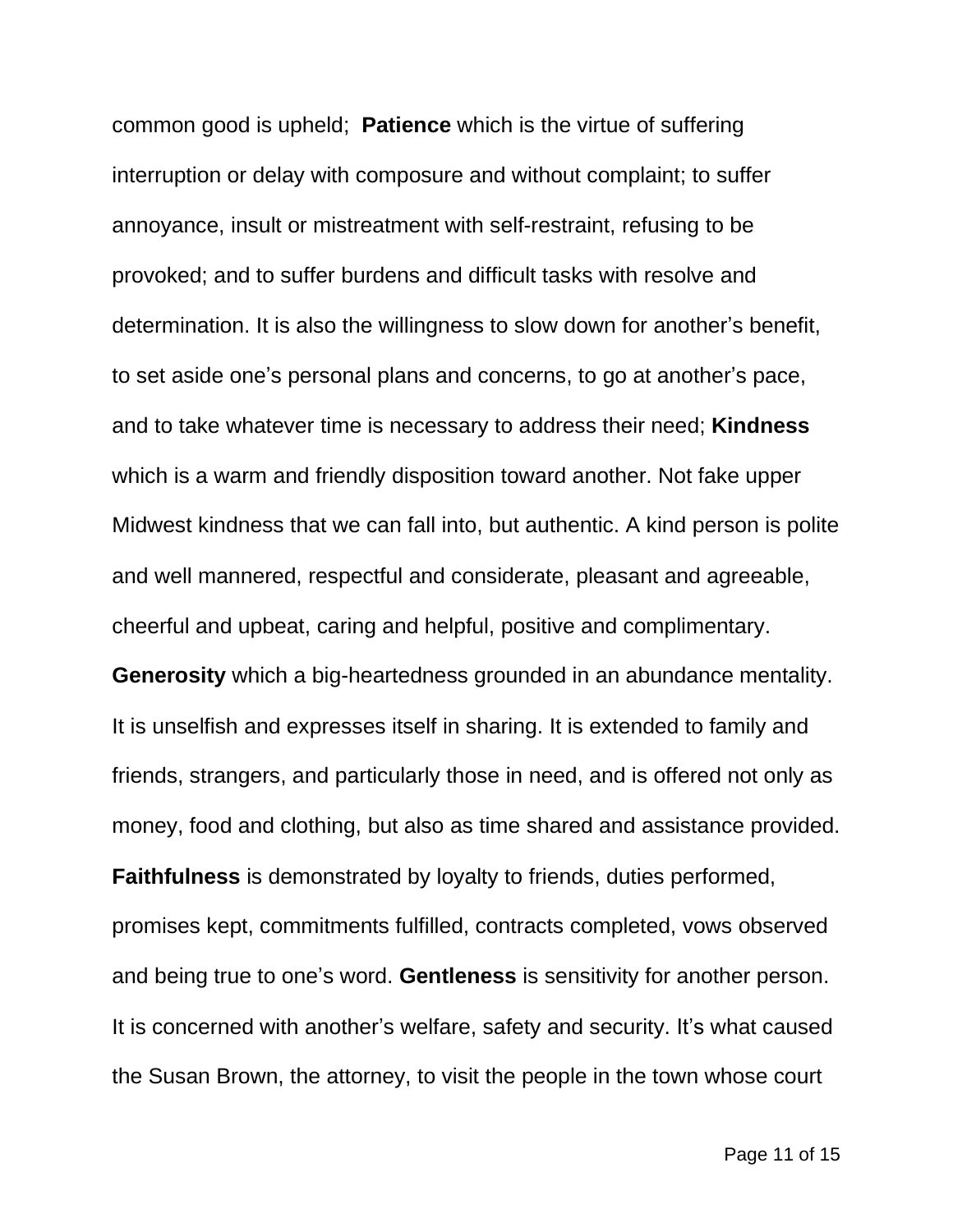victories were impacted. It is grounded in humility. The approach is careful, tender, considerate, affectionate and mild-mannered, free of all pushiness, roughness or abrasiveness. **Self-control** is self-mastery regardless of the circumstances, to be in control of one's self rather than to be controlled by temptations, events or other people, especially when under pressure or in times of crisis. It is to remain calm, cool and collected, reasonable and even-tempered; to be alert and conscious, to proceed with caution and prudence, and to avoid an impulse or knee-jerk response; to be a moderating influence; and to have the strength and courage to reject evil and choose good. How tempting it is to hit "send" or talk over people, and how hard it is to listen.

These tools really help us to go out and evangelize and help, rather than feel like we are going to war.

To that, a couple of practical things we can do as we try to find the proper balance include getting introspective when we have a strong opinion, making sure we're always doing it for the right reason. We can step back and think "is this the right course of action?" Sometimes in a parish something has "always been done one way" but that doesn't mean it's the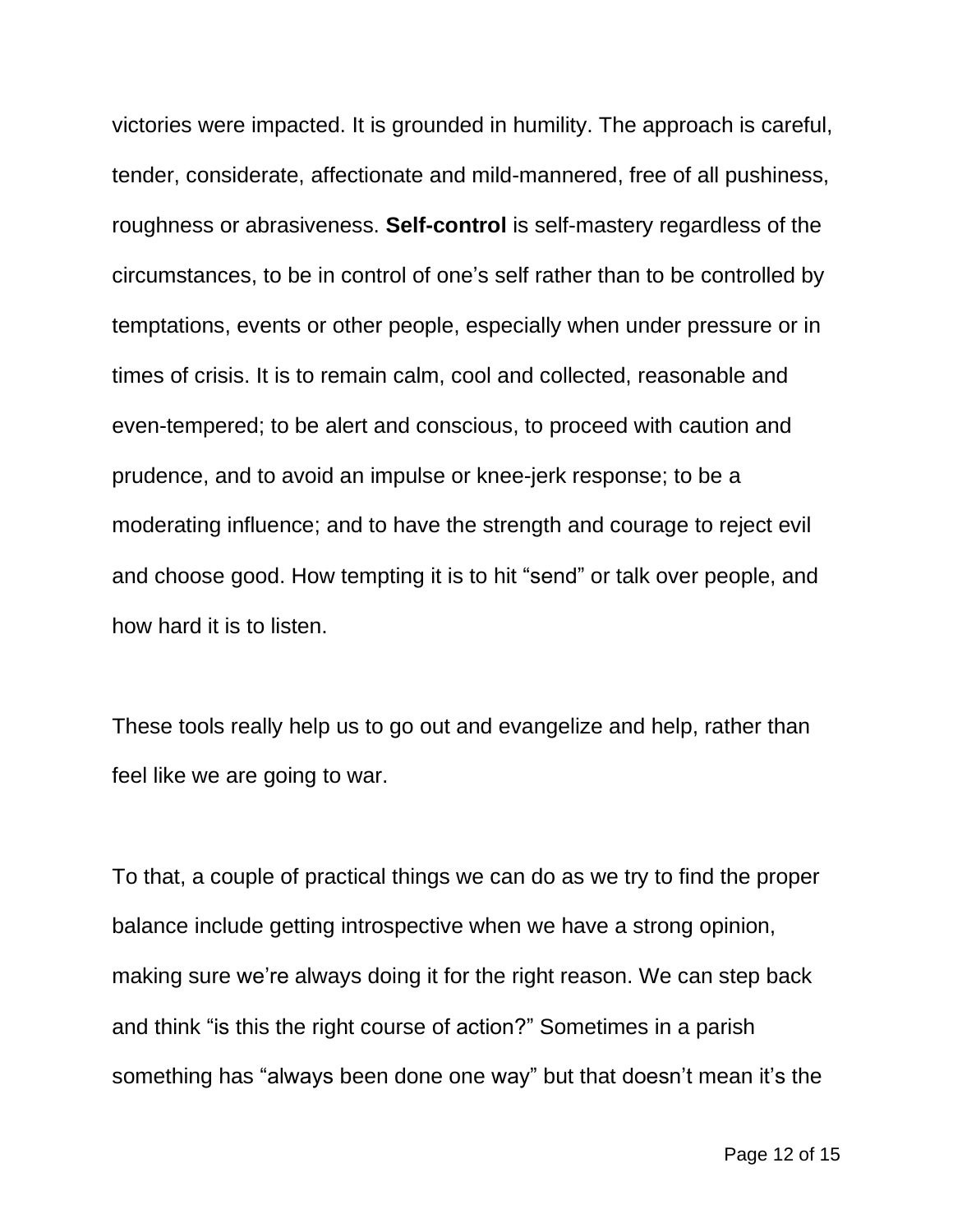right way. Sometimes if we're honest we might be imposing what we want on our family or a committee rather than doing what is actually best. Or sometimes we might realize we're doing something more for compliments or our own ego rather than just quietly trying to make a difference.

Second, we listen. Some of the saints had challenging families (like we all do) and their families had plans for them; Thomas Aquinas' family didn't want him to become a Dominican so they locked him in a tower for a year; Francis of Assisi's father wanted him focused on the cloth business which was quite profitable; Catherine of Sienna's parents didn't want her to become a religious sister but to get married. In all cases, God had other plans for them, and their families had to listen - albeit begrudgingly. In Grant County, it took a little listening too, but thanks to more listening and less yelling or shouting, common ground was found. Even if we might not come to agree with someone or change our mind, we may find we can be more supportive of someone or gain another perspective when we are patient and listen.

Third, we compromise. Obviously there are moral absolutes we can't and do not compromise on. But think of the first ecumenical council of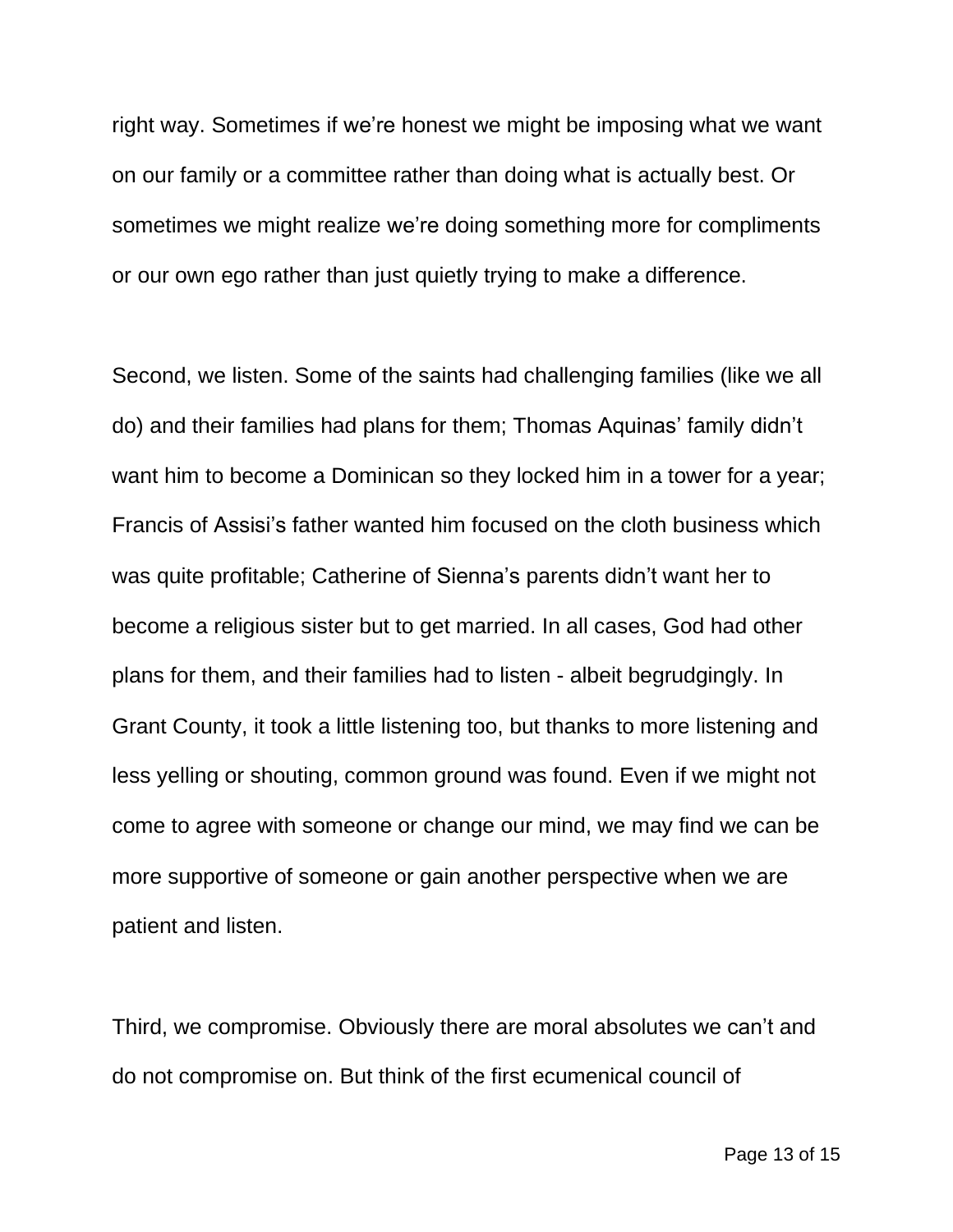Jerusalem; some changes were made when the Holy Spirit helped Peter and the others to realize they had to be flexible. It's what worked in Grant County. And it's what works in our parishes too when we're doing a building project or something new; often not everyone gets their way, but positive change happens as people move forward.

Fourth, we engage and act. Sometimes people can be difficult to talk to. Case in point Grant County, people meeting in separate rooms before talking a little more over a meal and engaging one another. Indeed some people will not like our message or treat us with anger, but these are the people to whom we are sent. We can't be afraid to testify to what it is we believe in and evangelize; we have to make sure we don't respond to hate with hate, but also that we don't respond to anger with just silence and fear.

And lastly through it all, we trust in the power of God, and that good things will ultimately happen. The apostles go forth, but not a ton of change happens at first. Indeed many die without seeing the fruits of their actions. But the planted the seeds of the Church. It can be so tempting to give up on other people or the world, to circle the wagons so to speak. But remember just because we don't see change right away does not mean our